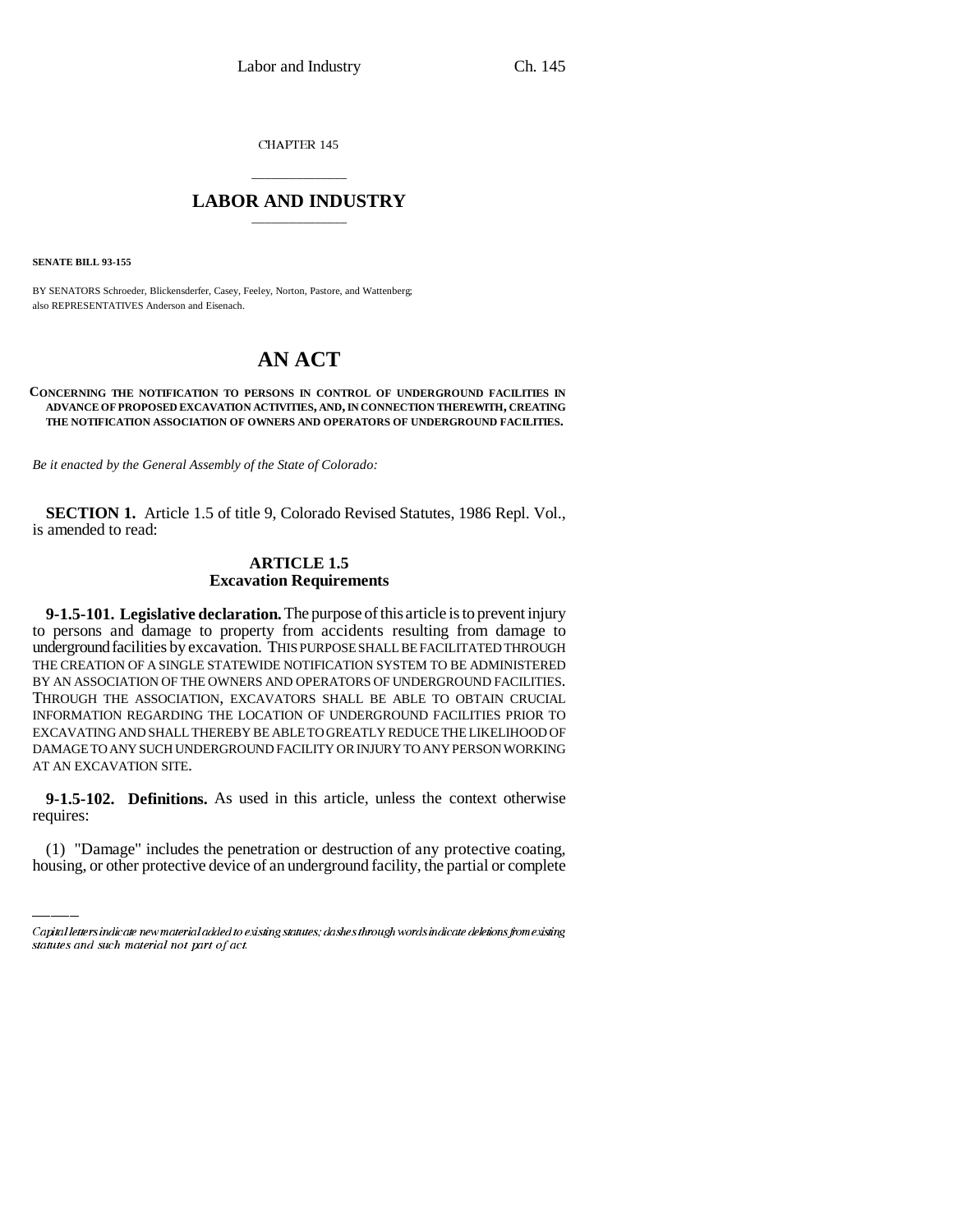## Ch. 145 Labor and Industry

severance of an underground facility, or the rendering of any underground facility inaccessible.

(2) "Emergency situations" includes ruptures and leakage of pipelines, explosions, fires, and similar instances where immediate action is necessary TO PREVENT LOSS OF LIFE OR SIGNIFICANT DAMAGE TO UNDERGROUND FACILITIES and advance notice of proposed excavation is impracticable under the circumstances.

(3) "Excavation" means any operation in which earth is moved or removed by means of any tools, equipment, or explosives and includes augering, backfilling, ditching, drilling, grading, plowing-in, pulling-in, ripping, scraping, trenching, and tunneling.

(4) "Notification association" or "association" means  $an$  association of two or more operators or owners organized for the purpose of receiving notification of any damage or planned excavation in a specified area, and disseminating such notification of damage or planned excavation to operators and owners who are members and participants. THE STATEWIDE NOTIFICATION ASSOCIATION OF OWNERS AND OPERATORS OF UNDERGROUND FACILITIES CREATED IN SECTION 9-1.5-105.

(5) (a) "Operator" or "owner" means any person, including public utilities, municipal corporations, political subdivisions, or other persons having the right to bury underground facilities in or near a public road, street, alley, right-of-way, or utility easement.

(b) "OPERATOR" OR "OWNER" DOES NOT INCLUDE ANY RAILROAD.

(6) "Person" means any individual, partnership, association, corporation, or joint venture; the state, any political subdivision of the state, or any instrumentality or agency of either; or the legal representative of any of them.

(7) "Underground facility" means any item of personal property which is buried or placed below ground for use in connection with the storage or conveyance of water or sewage, electronic, telephonic, or telegraphic communications or cable television, electric energy, or oil, gas, or other substances. "Item of personal property", as used in this subsection (7), includes, but is not limited to, pipes, sewers, conduits, cables, valves, lines, wires, manholes, and attachments thereto.

**9-1.5-103. Plans and specifications - notice of excavation - duties of excavators - duties of owners and operators.** (1) Every owner or operator of underground facilities who is not a member or participant in a notification association that has filed a statement with the county clerk pursuant to section 9-1.5-105 shall file with the county clerk and recorder in each county where its underground facilities are located a general description of the area served, together with the name, job title, address, and telephone number of the person from whom necessary information may be obtained concerning the location of underground facilities within that county. In the case of the city and county of Denver, such filings shall be made with the manager of public works.

(2) Architects, engineers, or other persons designing or requiring excavation shall obtain general information as to the description, nature, and location of underground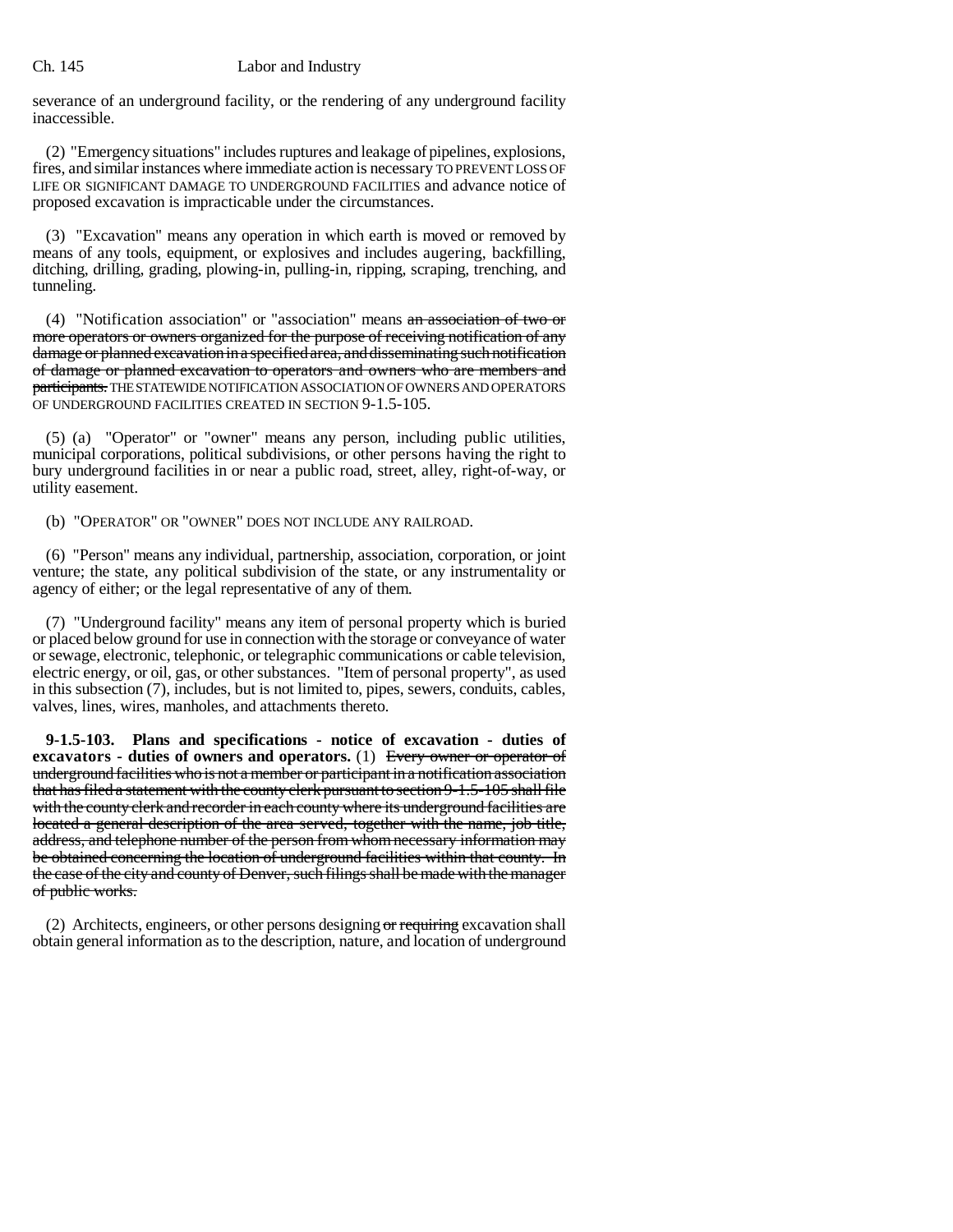Labor and Industry Ch. 145

facilities in the area of such proposed excavation and include such general information in the plans or specifications to inform an excavation contractor of the existence of such facilities and of the need to obtain information thereon pursuant to subsections SUBSECTION  $(3)$  and  $(4)$  of this section.

(3) (a) Except in emergency situations and except as to an employee with respect to his THE employer's underground facilities or as otherwise provided in an agreement with an owner or operator, no person shall make or begin excavation without first notifying an owner, operator, or association of owners and operators THE NOTIFICATION ASSOCIATION AND, IF NECESSARY, THE TIER TWO MEMBERS having underground facilities in the area of such excavation. Notice may be given in person, by telephone, or in writing IF delivered. and notice to an association formed pursuant to section 9-1.5-105 is notice to each member or participant thereof in that county.

(b) Notice of the commencement, extent, and duration of the excavation work shall be given at least two business days prior thereto NOT INCLUDING THE DAY OF ACTUAL NOTICE.

(c) ANY NOTICE GIVEN PURSUANT TO PARAGRAPH (b) OF THIS SUBSECTION (3) SHALL INCLUDE THE FOLLOWING:

(I) THE NAME AND TELEPHONE NUMBER OF THE PERSON WHO IS GIVING THE NOTICE;

(II) THE NAME AND TELEPHONE NUMBER OF THE EXCAVATOR; AND

(III) THE SPECIFIC LOCATION, STARTING DATE, AND DESCRIPTION OF THE INTENDED EXCAVATION ACTIVITY.

(d) AN EXCAVATOR MAY REQUEST A WRITTEN RECORD OF ANY INFORMATION FROM AN OWNER OR OPERATOR OF AN UNDERGROUND FACILITY REGARDING THE LOCATION OF SPECIFIC UNDERGROUND FACILITIES.

(4) (a) Any owner or operator receiving such notice PURSUANT TO SUBSECTION (3) OF THIS SECTION shall advise the excavator of the location and size of ANY underground facilities in the proposed excavation area by marking the location of the facilities by WITH clearly identifiable markings within eighteen inches horizontally from the exterior sides of the ANY SUCH facilities. together with the depth thereof, SUCH MARKINGS SHALL INCLUDE THE DEPTH, if known, AND SHALL BE MADE PURSUANT TO THE UNIFORM COLOR CODE AS APPROVED BY THE UTILITY LOCATION AND COORDINATING COUNCIL OF THE AMERICAN PUBLIC WORKS ASSOCIATION. In the event any person is involved in excavating across a preexisting underground facility, the owner of such facility shall, upon a predetermined agreement at the request of the excavator or the owner, provide on-site assistance.

(b) THE MARKING OF UNDERGROUND FACILITIES SHALL BE CONSIDERED VALID SO LONG AS THE MARKINGS ARE CLEARLY VISIBLE BUT NOT FOR MORE THAN THIRTY CALENDAR DAYS. IF AN EXCAVATION HAS NOT BEEN COMPLETED WITHIN THE THIRTY-DAY PERIOD, THE EXCAVATOR SHALL NOTIFY THE AFFECTED OWNER OR OPERATOR AND THE NOTIFICATION ASSOCIATION AT LEAST TWO BUSINESS DAYS, NOT INCLUDING THE DAY OF ACTUAL NOTICE, BEFORE THE END OF SUCH THIRTY-DAY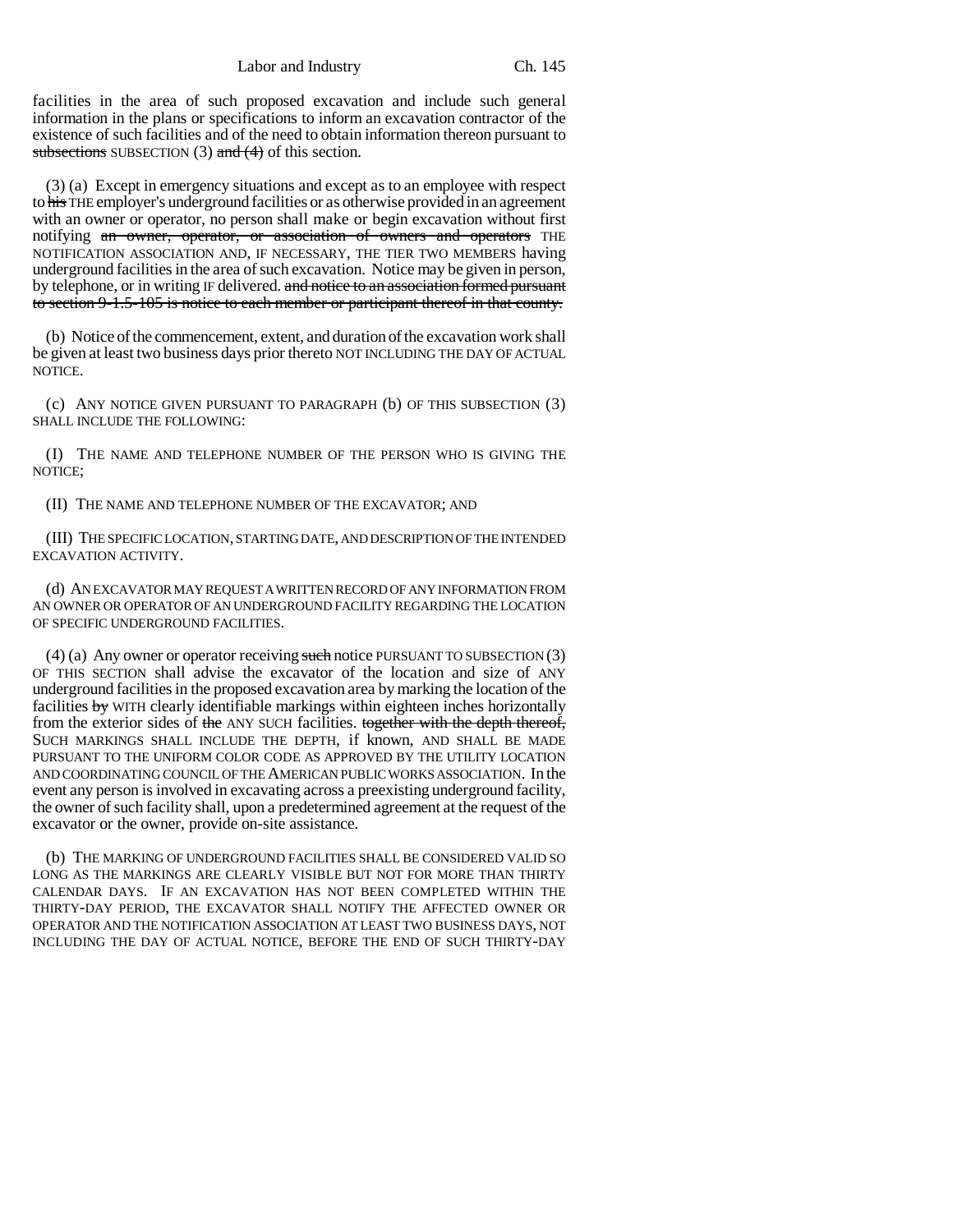PERIOD.

(c) (I) IT SHALL BE THE RESPONSIBILITY OF THE EXCAVATOR TO MAINTAIN ADEQUATE AND ACCURATE INFORMATION ON THE LOCATION OF ANY UNDERGROUND FACILITY THROUGHOUT THE EXCAVATION PERIOD.

(II) (A) IF THE INFORMATION MAINTAINED PURSUANT TO SUBPARAGRAPH (I) OF THIS PARAGRAPH (c) BECOMES LOST OR INVALID, THE EXCAVATOR SHALL NOTIFY THE ASSOCIATION OR THE AFFECTED OWNER OR OPERATOR AND REQUEST AN IMMEDIATE REVERIFICATION OF THE LOCATION OF ANY UNDERGROUND FACILITY. UPON RECEIPT OF SUCH NOTIFICATION, SUCH AFFECTED OWNER OR OPERATOR SHALL RESPOND AS QUICKLY AS IS PRACTICABLE. THE EXCAVATOR SHALL CEASE EXCAVATION ACTIVITIES AT THE AFFECTED LOCATION UNTIL THE LOCATION OF ANY UNDERGROUND FACILITIES HAS BEEN REVERIFIED.

(B) IF THE INFORMATION MAINTAINED PURSUANT TO SUBPARAGRAPH (I) OF THIS PARAGRAPH (c) IS DETERMINED TO BE INACCURATE, THE EXCAVATOR SHALL IMMEDIATELY NOTIFY THE AFFECTED OWNER OR OPERATOR AND SHALL REQUEST AN IMMEDIATE REVERIFICATION OF THE LOCATION OF ANY UNDERGROUND FACILITY. UPON RECEIPT OF SUCH NOTIFICATION, SUCH AFFECTED OWNER OR OPERATOR SHALL RESPOND AS QUICKLY AS PRACTICABLE. THE EXCAVATOR MAY CONTINUE EXCAVATION ACTIVITY IF SUCH EXCAVATOR EXERCISES DUE CAUTION AND CARE TO PREVENT DAMAGING ANY UNDERGROUND FACILITY.

(5) In emergency situations, excavators shall take such precautions as are reasonable under the circumstances to avoid damage to underground facilities and notify AFFECTED owners OR operators and associations THE NOTIFICATION ASSOCIATION as soon as possible of such emergency excavations. In the event of damage to any underground facility, the excavator shall immediately notify the AFFECTED owner OR operator or AND THE NOTIFICATION association of the location and extent of such damage.

(6) If information requested AND NEEDED BY AN EXCAVATOR pursuant to subsections  $(2)$ ,  $(3)$ , and SUBSECTION  $(4)$  of this section is not provided by the owner or operator pursuant thereto within forty-eight hours TWO BUSINESS DAYS, NOT INCLUDING THE DAY OF ACTUAL NOTICE, or such later time as agreed upon by the excavator and the owner or operator or if the information provided fails to identify the location of the underground facilities, in accordance with said subsection  $(4)$ , the excavator SHALL IMMEDIATELY GIVE NOTICE TO THE ASSOCIATION OR THE OWNER OR OPERATOR AND may proceed and shall not be liable for such damage except upon proof of his SUCH EXCAVATOR'S negligence. or any excavator experiencing loss for damage to property, personal injury, death, or other costs shall have a right of action for damages therefor against said owner or operator except upon proof of negligence of the excavator.

(7) In the event of damage to an underground facility, the excavator, owner, and operator shall cooperate to mitigate damages to the extent reasonably possible, including the provision of in-kind work by the excavator where technical or specialty skills are not required by the nature of the underground facility, which in-kind work may be under the supervision and pursuant to the specifications of the owner or operator.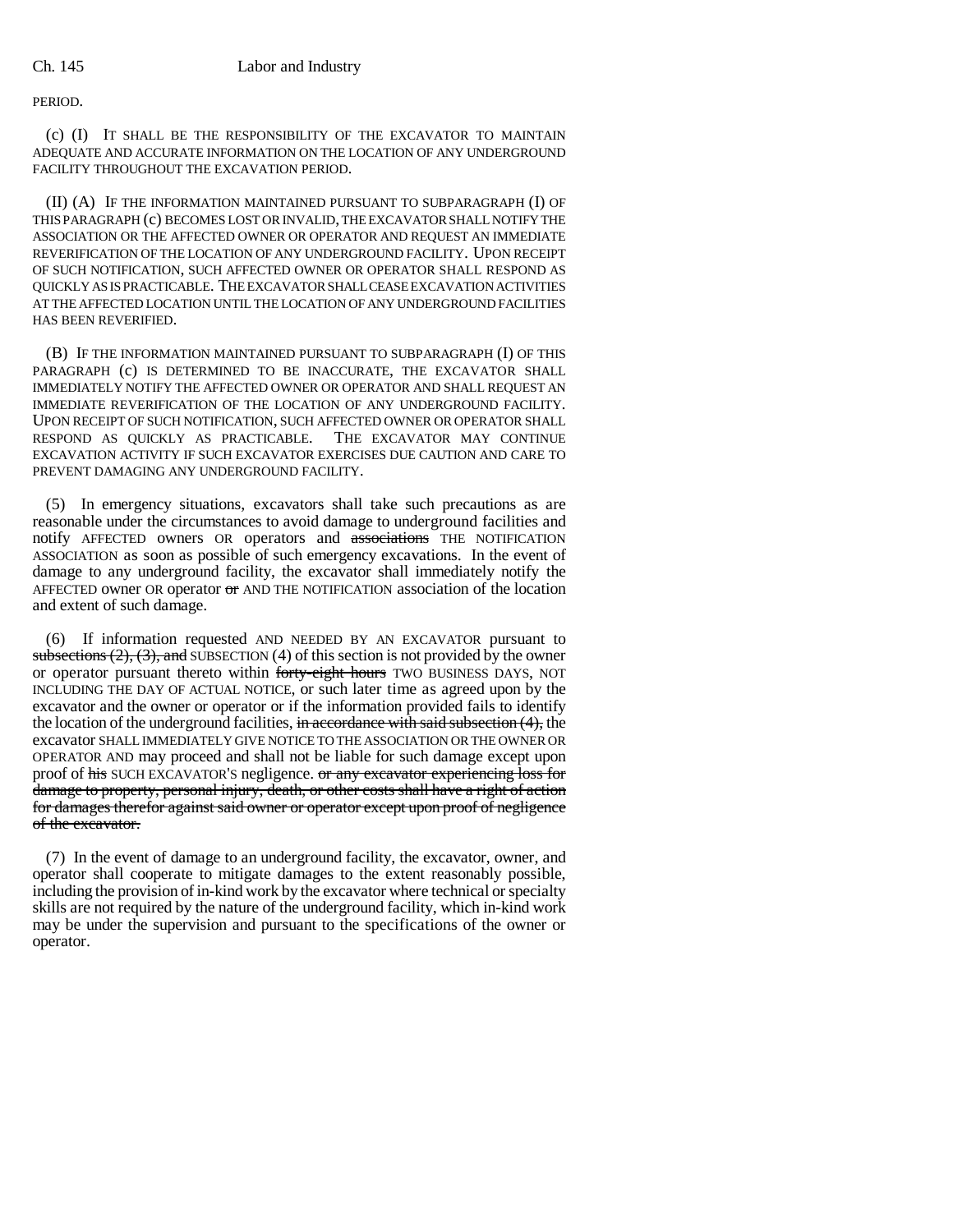**9-1.5-104. Injunctive relief.** If any person has repeatedly engaged in excavation which has resulted in such damage to an underground facility, the owner or operator of such facility may commence an action, in the district court of the judicial district in which the negligent and unsafe excavation occurs or has occurred or in which the excavator resides or has his principal place of business, for a temporary restraining order or injunction to prevent negligent and unsafe excavation and to avoid damage. If the court finds that the person complained of has repeatedly engaged in negligent or unsafe excavation resulting in damage to underground facilities after October 1, 1981, the court shall issue such order and take such equitable action as shall be reasonable and appropriate to prevent continuance by such person of such negligent or unsafe operations, which order, injunction, or equitable action may be in addition to any claim for compensatory damages.

**9-1.5-104.5. Penalties - cash fund.** (1) (a) Any person who knowingly damages an underground gas line and fails to notify promptly the owner, operator, or association of the location and extent of such damage may be subject to a civil penalty in an amount not to exceed one thousand dollars, to be imposed by any court of competent jurisdiction in favor of the state to be credited to the general fund. EVERY OWNER OR OPERATOR OF AN UNDERGROUND FACILITY IN THIS STATE SHALL JOIN THE NOTIFICATION ASSOCIATION PURSUANT TO SECTION 9-1.5-105 BEFORE SEPTEMBER 1, 1993.

(b) ANY OWNER OR OPERATOR OF AN UNDERGROUND FACILITY WHO DOES NOT JOIN THE NOTIFICATION ASSOCIATION IN ACCORDANCE WITH PARAGRAPH (a) OF THIS SUBSECTION (1), SHALL BE LIABLE FOR A CIVIL PENALTY OF TWO HUNDRED DOLLARS.

(c) IF ANY UNDERGROUND FACILITY LOCATED IN THE SERVICE AREA OF AN OWNER OR OPERATOR IS DAMAGED AS A RESULT OF SUCH OWNER'S OR OPERATOR'S FAILURE TO COMPLY WITH PARAGRAPH (a) OF THIS SUBSECTION (1), SUCH OWNER OR OPERATOR SHALL BE LIABLE FOR A CIVIL PENALTY IN THE AMOUNT OF ONE THOUSAND DOLLARS FOR THE FIRST OFFENSE AND THREE THOUSAND DOLLARS FOR EACH SUBSEQUENT OFFENSE.

(2) (a) ANY PERSON WHO INTENDS TO EXCAVATE SHALL NOTIFY THE NOTIFICATION ASSOCIATION PURSUANT TO SECTION 9-1.5-103 PRIOR TO COMMENCING ANY EXCAVATION ACTIVITY.

(b) ANY PERSON, OTHER THAN A HOMEOWNER WORKING ON SUCH HOMEOWNER'S PROPERTY, WHO FAILS TO NOTIFY THE NOTIFICATION ASSOCIATION OR THE AFFECTED OWNER OR OPERATOR PURSUANT TO PARAGRAPH (a) OF THIS SUBSECTION (2) SHALL BE LIABLE FOR A CIVIL PENALTY IN THE AMOUNT OF TWO HUNDRED DOLLARS.

(c) IF ANY PERSON, OTHER THAN A HOMEOWNER WORKING ON SUCH HOMEOWNER'S PROPERTY, WHO HAS FAILED TO COMPLY WITH PARAGRAPH (a) OF THIS SUBSECTION (2), DAMAGES AN UNDERGROUND FACILITY DURING EXCAVATION, SUCH PERSON SHALL BE LIABLE FOR A CIVIL PENALTY OF ONE THOUSAND DOLLARS FOR THE FIRST OFFENSE AND THREE THOUSAND DOLLARS FOR EACH SUBSEQUENT OFFENSE.

(d) THIS SUBSECTION (2) SHALL TAKE EFFECT JANUARY 1, 1994, AND SHALL APPLY TO ANY ACT WHICH OCCURS ON OR AFTER JANUARY 1, 1994.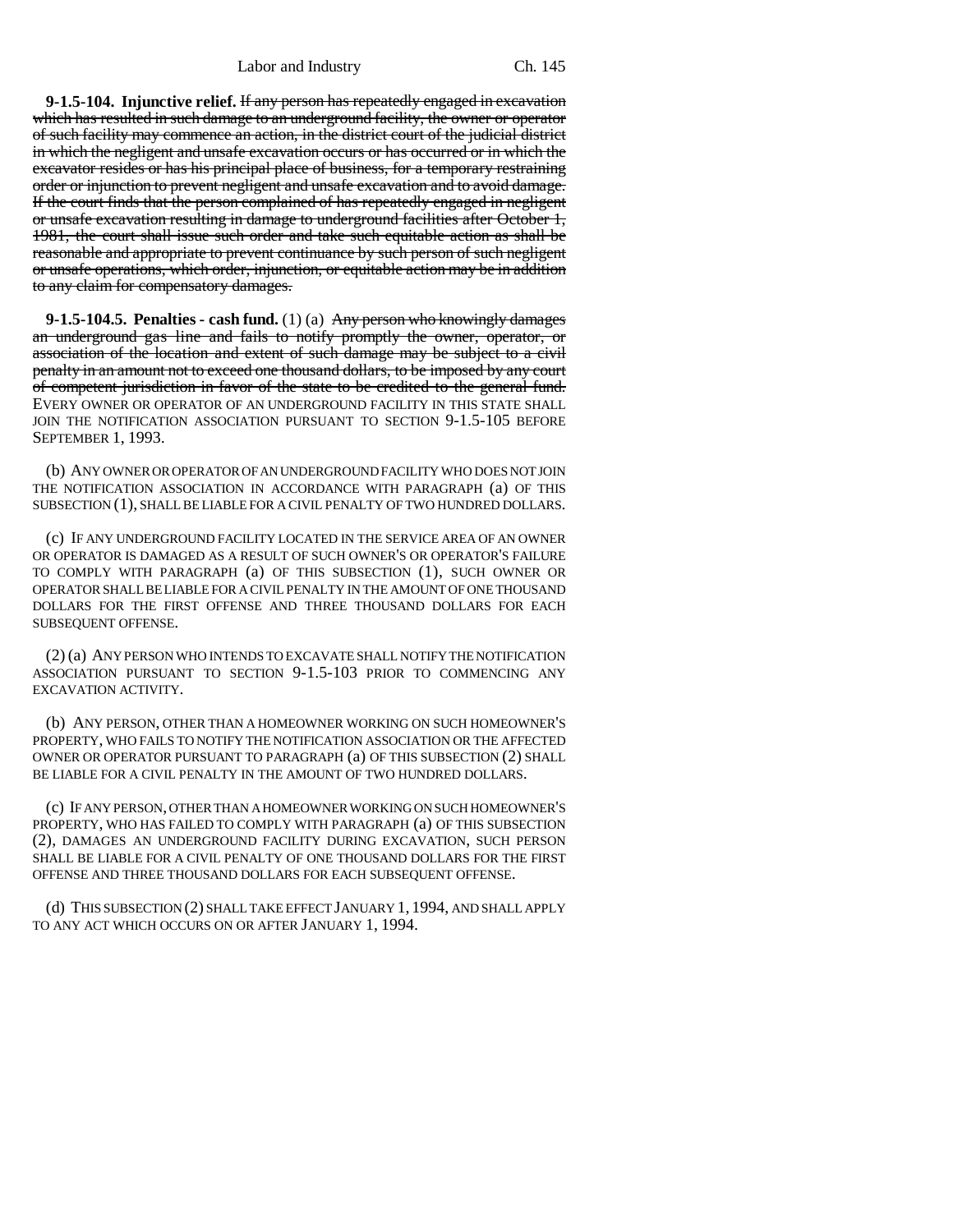### Ch. 145 Labor and Industry

(3) (a) ANY CIVIL PENALTY IMPOSED PURSUANT TO THIS SECTION SHALL BE IMPOSED BY THE DISTRICT COURT FOR THE COUNTY IN WHICH THE OWNER OR OPERATOR OR EXCAVATOR RESIDES OR MAINTAINS A PRINCIPAL PLACE OF BUSINESS IN THIS STATE AND SHALL BE TRANSMITTED TO THE STATE GENERAL FUND.

(b) THE PENALTIES PROVIDED IN THIS ARTICLE ARE IN ADDITION TO ANY OTHER REMEDY AT LAW OR EQUITY AVAILABLE TO AN EXCAVATOR OR OWNER OR OPERATOR OF A DAMAGED UNDERGROUND FACILITY; EXCEPT THAT NOTHING IN THIS ARTICLE SHALL BE CONSTRUED TO CHANGE THE BASIS FOR CIVIL LIABILITY FOR DAMAGES UNDER EXISTING LAW.

**9-1.5-105. Notification association - structure and funding requirements duties of owners and operators.** (1) Any two or more owners and operators of underground facilities may form a notification association to receive notification of damage or planned excavation within a particular county. The cost of forming and operating such an association is a proper expense to be shared by each member or participant thereof, whether a public utility, municipal corporation, political subdivision, or agency or instrumentality thereof. THERE IS HEREBY CREATED A NONPROFIT CORPORATION IN THE STATE OF COLORADO, REFERRED TO IN THIS ARTICLE AS THE "NOTIFICATION ASSOCIATION", WHICH SHALL CONSIST OF ALL OWNERS OR OPERATORS OF UNDERGROUND FACILITIES. ALL SUCH OWNERS AND OPERATORS SHALL JOIN THE NOTIFICATION ASSOCIATION AND SHALL PARTICIPATE IN A STATEWIDE PROGRAM WHICH UTILIZES A SINGLE TOLL-FREE TELEPHONE NUMBER WHICH EXCAVATORS CAN USE TO NOTIFY THE NOTIFICATION ASSOCIATION OF PENDING EXCAVATION PLANS. UPON ITS ORGANIZATION AND INCORPORATION, THE ASSOCIATION SHALL FILE A LETTER TO SUCH EFFECT WITH THE PUBLIC UTILITIES COMMISSION SO THAT THE COMMISSION MAY REFER INQUIRIES ARISING UNDER THIS ARTICLE TO AN APPROPRIATE PERSON.

(2) Each notification association shall file with the county clerk of each county within which the association operates a statement that the notification association is serving the respective county, a list of the operators in the county who are members or participants in the notification association, and the telephone number and mailing address of the notification association. In the case of the city and county of Denver, such filings shall be made with the manager of public works. ALL UNDERGROUND FACILITY OWNERS AND OPERATORS SHALL BE MEMBERS OF THE NOTIFICATION ASSOCIATION WHICH SHALL BE ORGANIZED AS FOLLOWS:

(a) "TIER ONE" MEMBERS WHO SHALL BE FULL MEMBERS OF THE NOTIFICATION ASSOCIATION AND SHALL RECEIVE FULL SERVICE BENEFITS AS PART OF SUCH MEMBERSHIP AS SPECIFIED IN THIS ARTICLE. ANY OWNER OR OPERATOR REQUIRED TO BE A MEMBER OF THE ASSOCIATION WHO WAS A MEMBER ON FEBRUARY 1, 1993, SHALL BE DESIGNATED A TIER ONE MEMBER WITHOUT FURTHER ACTION BY SUCH MEMBER.

(b) (I) "TIER TWO" MEMBERS WHO SHALL BE LIMITED MEMBERS AND SHALL RECEIVE LIMITED SERVICES AS A PART OF SUCH MEMBERSHIP AS SPECIFIED IN THIS ARTICLE. TIER TWO MEMBERS SHALL PAY A ONE-TIME MEMBERSHIP FEE OF TWENTY-FIVE DOLLARS TO THE NOTIFICATION ASSOCIATION TO PARTIALLY DEFRAY THE COSTS INCURRED BY THE ASSOCIATION IN ORGANIZING PURSUANT TO THIS ARTICLE. THE NOTIFICATION ASSOCIATION SHALL NOT ASSESS ANY CHARGES, COSTS,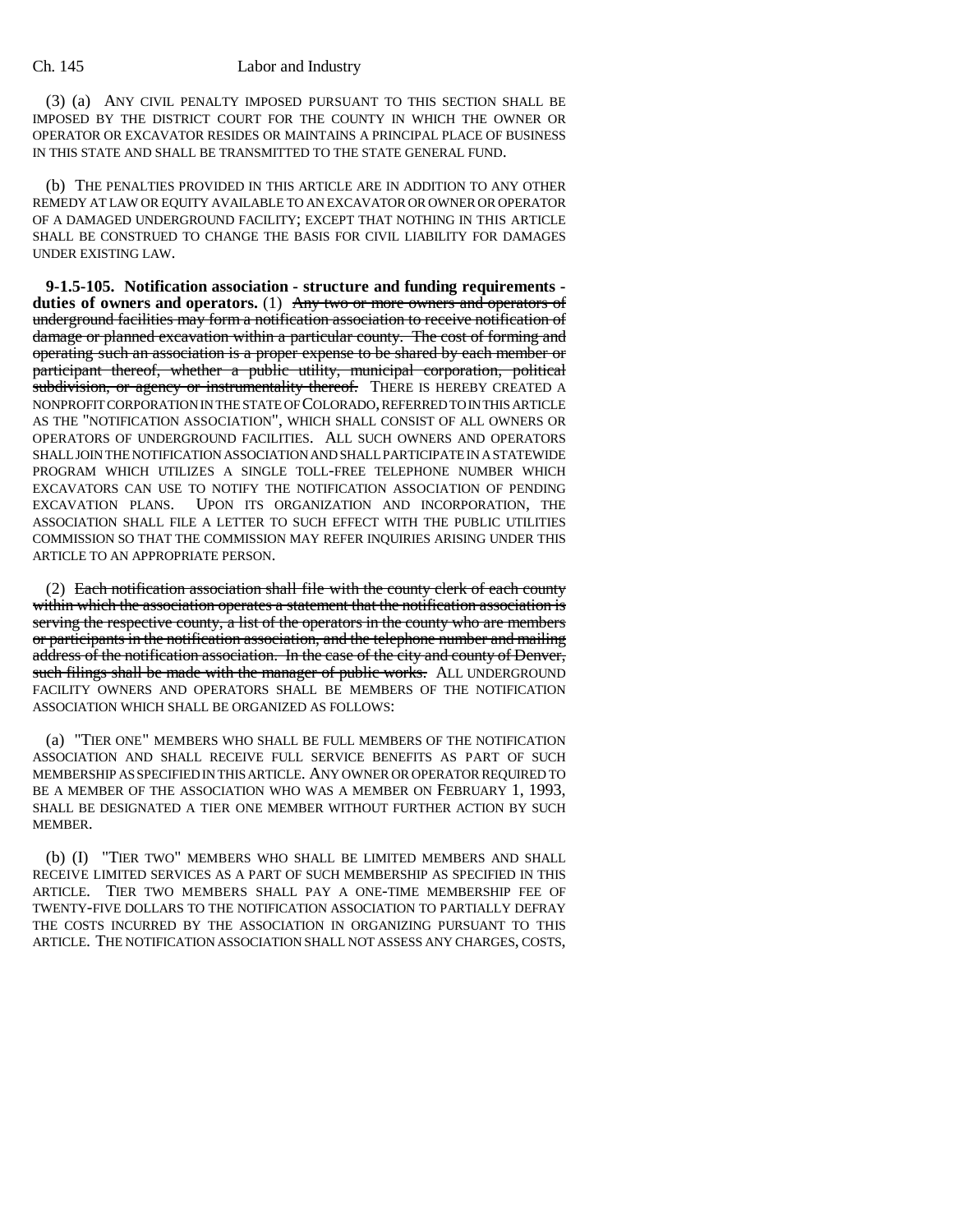OR FEES TO ANY TIER TWO MEMBER OTHER THAN THE ONE-TIME MEMBERSHIP FEE.

(II) ALL TIER TWO MEMBERS SHALL PROVIDE THE ASSOCIATION WITH ACCURATE INFORMATION REGARDING THE BOUNDARIES OF SUCH MEMBER'S SERVICE AREA, THE TYPE OF UNDERGROUND FACILITY THAT MAY BE ENCOUNTERED WITHIN SUCH SERVICE AREA, AND THE NAME, ADDRESS, AND TELEPHONE NUMBER OF A PERSON WHO SHALL BE THE DESIGNATED CONTACT PERSON FOR INFORMATION REGARDING SUCH MEMBER'S UNDERGROUND FACILITIES. A TIER TWO MEMBER SHALL ALSO PROVIDE GEOGRAPHICAL INFORMATION CONCERNING UNDERGROUND FACILITIES IT OWNS OR OPERATES WHICH ARE NOT LOCATED WITHIN THE DESIGNATED SERVICE AREA TO THE NOTIFICATION ASSOCIATION.

(III) NOT LATER THAN JANUARY 1, 1994, THE NOTIFICATION ASSOCIATION SHALL PROVIDE ANY PERSON WHO CONTACTS THE ASSOCIATION REGARDING INFORMATION CONCERNING UNDERGROUND FACILITIES OWNED OR OPERATED BY A TIER TWO MEMBER WITH THE NAME OF THE PERSON SPECIFIED IN SUBPARAGRAPH (II) OF THIS PARAGRAPH (b).

(IV) THE FOLLOWING OWNERS OR OPERATORS OF UNDERGROUND FACILITIES WHO ARE NOT DESIGNATED AS TIER ONE MEMBERS PURSUANT TO PARAGRAPH (a) OF THIS SUBSECTION (2) SHALL BE DESIGNATED AS TIER TWO MEMBERS:

(A) ELECTRIC COOPERATIVE ASSOCIATIONS;

(B) SPECIAL DISTRICTS ORGANIZED UNDER TITLE 32, C.R.S.;

(C) CABLE TELEVISION OPERATORS;

(D) MUNICIPALITIES AND COUNTIES; AND

(E) TELECOMMUNICATIONS LOCAL EXCHANGE PROVIDERS WITH FEWER THAN FIFTY THOUSAND ACCESS LINES.

(2.3) ANY ASSOCIATION MEMBER MAY ALTER THE STATUS OF ITS MEMBERSHIP AND MOVE FROM TIER ONE TO TIER TWO OR FROM TIER TWO TO TIER ONE AT ANY TIME THAT SUCH MEMBER CHOOSES; EXCEPT THAT EVERY TIER ONE MEMBER SHALL REMAIN A TIER ONE MEMBER FOR AT LEAST TWO YEARS AFTER BECOMING A TIER ONE MEMBER.

(2.5) THE NOTIFICATION ASSOCIATION MAY ACCEPT ANY ORGANIZATION, PERSON, OR ENTITY WHICH HAS AN INTEREST IN THE PURPOSES AND FUNCTIONS OF THE ASSOCIATION AS A MEMBER WHETHER SPECIFICALLY ENUMERATED IN THIS ARTICLE OR NOT. ANY SUCH MEMBER SHALL COMPLY WITH THE BYLAWS OF THE ASSOCIATION.

(2.6) THE NOTIFICATION ASSOCIATION SHALL PREPARE AN ANNUAL REPORT ON ITS ACTIVITIES AND SHALL HAVE AN ANNUAL INDEPENDENT FINANCIAL AUDIT CONDUCTED. THE ASSOCIATION SHALL PROVIDE A COPY OF BOTH REPORTS TO THE MEMBERS.

(3) Upon the establishment of a notification association and compliance with subsection (2) of this section, notification as required by section 9-1.5-103 to the owners or operators who are members of or participants in the notification association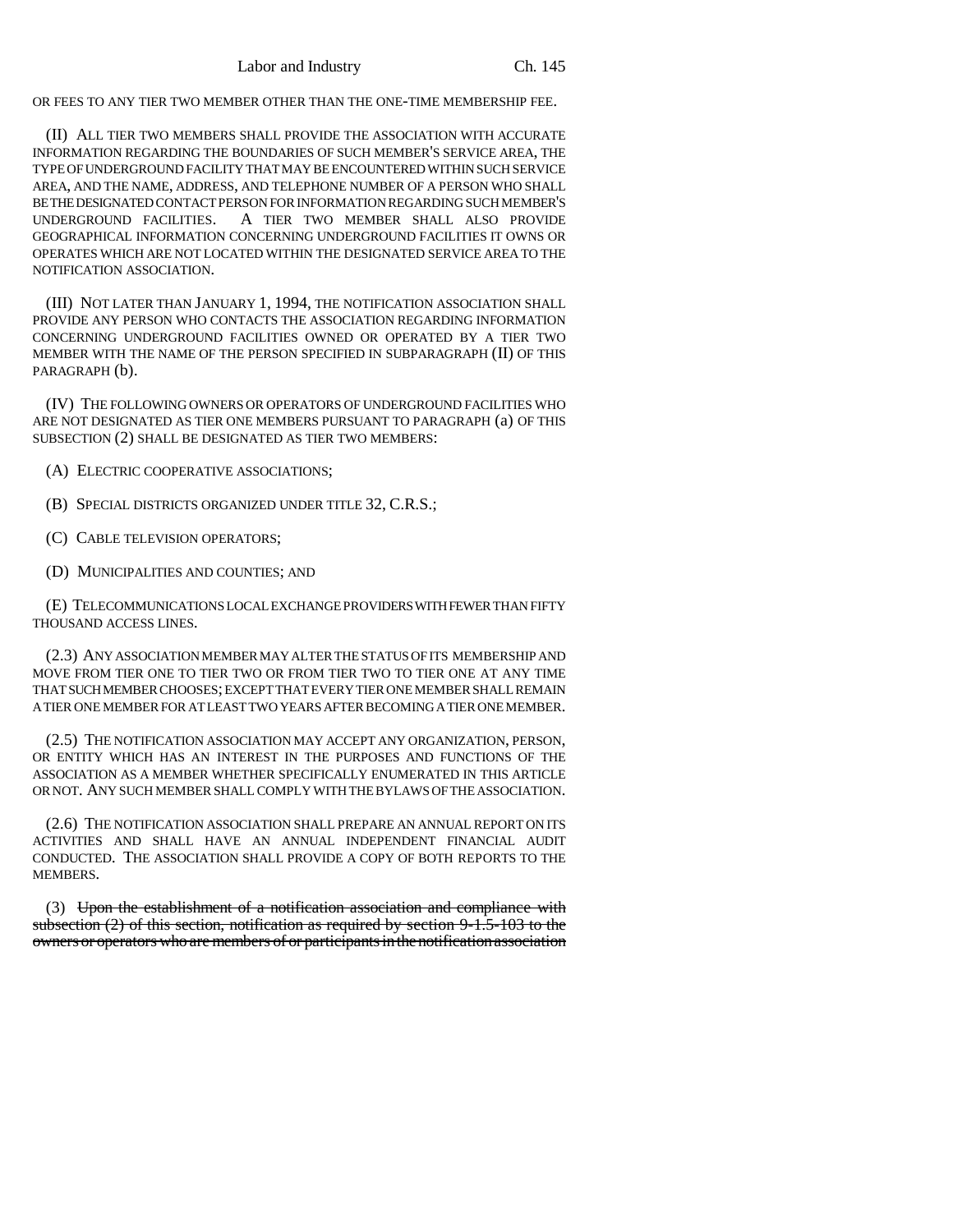### Ch. 145 Labor and Industry

shall be given by notifying the notification association. EXCEPT AS PROVIDED IN SUBSECTION (2) OF THIS SECTION, EACH MEMBER OF THE NOTIFICATION ASSOCIATION SHALL PROVIDE ALL OF THE LOCATIONS OF ANY UNDERGROUND FACILITIES WHICH SUCH MEMBER OWNS OR OPERATES TO THE NOTIFICATION ASSOCIATION, AND THE ASSOCIATION SHALL MAINTAIN SUCH INFORMATION ON FILE FOR USE BY EXCAVATORS.

(4) THE NOTIFICATION ASSOCIATION SHALL BE GOVERNED BY A BOARD OF DIRECTORS WHICH IS REPRESENTATIVE OF THE MEMBERSHIP OF THE ASSOCIATION AND SHALL HAVE AT LEAST ONE DIRECTOR THAT IS A TIER TWO MEMBER. THE BOARD OF DIRECTORS SHALL BE ELECTED BY THE MEMBERSHIP OF THE ASSOCIATION PURSUANT TO THE BYLAWS OF THE ASSOCIATION.

(5) THE NOTIFICATION ASSOCIATION SHALL BE INCORPORATED AND OPERATED AS A NONPROFIT CORPORATION PURSUANT TO ARTICLE 20 OF TITLE 7, C.R.S.

(6) THIS SECTION SHALL NOT APPLY TO ANY OWNER OR OCCUPANT OF REAL PROPERTY UNDER WHICH UNDERGROUND FACILITIES ARE BURIED IF SUCH FACILITIES ARE USED SOLELY TO FURNISH SERVICE OR COMMODITIES TO SUCH REAL PROPERTY AND NO PART OF SUCH FACILITIES IS LOCATED IN A PUBLIC STREET, COUNTY ROAD, ALLEY, OR RIGHT-OF-WAY DEDICATED TO PUBLIC USE.

**9-1.5-106. Notice requirements.** (1) THE NOTIFICATION ASSOCIATION CREATED IN SECTION 9-1.5-105 SHALL:

(a) RECEIVE AND RECORD NOTIFICATIONS FROM EXCAVATORS CONCERNING INTENDED EXCAVATION ACTIVITIES INCLUDING SITES, DATES, AND THE NATURE OF ANY INTENDED EXCAVATION;

(b) MAINTAIN A RECORD OF EACH NOTICE OF INTENT TO EXCAVATE FOR A MINIMUM OF THREE YEARS; AND

(c) FILE THE NOTIFICATION RECEIVED REGARDING ANY PROPOSED EXCAVATION SITE AND THE NOTIFICATION PROVIDED REGARDING SUCH EXCAVATION SITE, INCLUDING THE DATE AND TIME OF EACH SUCH NOTIFICATION, BY REFERENCE NUMBER.

(2) THE NOTIFICATION ASSOCIATION SHALL ESTABLISH AND MAINTAIN A DAMAGE PREVENTION SAFETY PROGRAM AND SHALL CONDUCT PERIODIC PUBLIC AWARENESS CAMPAIGNS.

(3) THE NOTIFICATION ASSOCIATION SHALL PROVIDE PROMPT NOTICE OF ANY PROPOSED EXCAVATION TO EACH AFFECTED TIER ONE MEMBER THAT HAS ANY UNDERGROUND FACILITIES IN THE AREA OF THE PROPOSED EXCAVATION SITE. THE NOTIFICATION ASSOCIATION SHALL ALSO PROVIDE THE EXCAVATOR WITH THE NAME AND TELEPHONE NUMBER OF EACH TIER TWO MEMBER THAT HAS ANY UNDERGROUND FACILITIES IN THE AREA OF THE PROPOSED EXCAVATION.

**SECTION 2. Effective date.** This act shall take effect September 1, 1993.